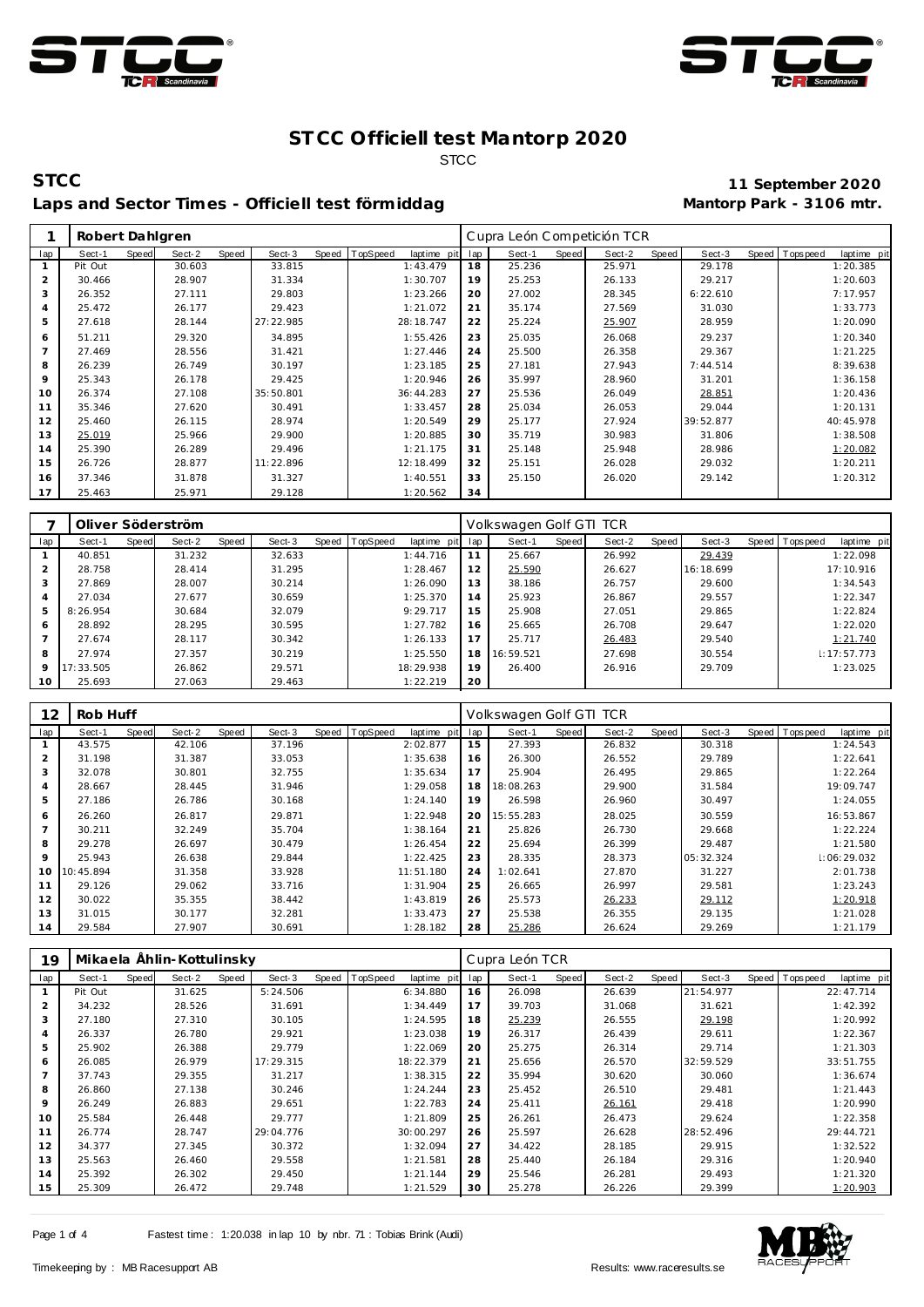



## Laps and Sector Times - Officiell test förmiddag **Mantorp Park - 3106 mtr.**

**STCC 11 September 2020**

|     | 20 |        |       | Mattias Andersson |       |           |       |          |             |     | Honda Civic FK2 TCR |       |        |       |           |                 |             |
|-----|----|--------|-------|-------------------|-------|-----------|-------|----------|-------------|-----|---------------------|-------|--------|-------|-----------|-----------------|-------------|
| lap |    | Sect-1 | Speed | Sect-2            | Speed | Sect-3    | Speed | TopSpeed | laptime pit | lap | Sect-1              | Speed | Sect-2 | Speed | Sect-3    | Speed Tops peed | laptime pit |
|     |    | 46.470 |       | 37.065            |       | 42.874    |       |          | 2:06.409    | 10  | 26.323              |       | 26.616 |       | 29.736    |                 | 1:22.675    |
|     |    | 31.502 |       | 31.724            |       | 1:41.245  |       |          | 2: 44.471   |     | 26.141              |       | 26.857 |       | 41:20.024 |                 | 42:13.022   |
| 3   |    | 35.300 |       | 30.633            |       | 31.945    |       |          | 1:37.878    | 12  | 40.461              |       | 30.231 |       | 30.898    |                 | 1:41.590    |
| 4   |    | 27.426 |       | 27.458            |       | 30.507    |       |          | 1:25.391    | 13  | 26.433              |       | 26.817 |       | 29.842    |                 | 1:23.092    |
|     | 5  | 25.993 |       | 26.731            |       | 30.450    |       |          | 1:23.174    | 14  | 29.379              |       | 27.448 |       | 3:44.521  |                 | 4:41.348    |
| 6   |    | 26.156 |       | 26.463            |       | 20:17.423 |       |          | 21:10.042   | 15  | 39.015              |       | 27.404 |       | 30.173    |                 | 1:36.592    |
|     |    | 46.950 |       | 35.966            |       | 34.514    |       |          | 1:57.430    | 16  | 26.184              |       | 26.514 |       | 29.673    |                 | 1:22.371    |
| 8   |    | 28.522 |       | 28.737            |       | 34.141    |       |          | 1:31.400    | 17  | 25.752              |       | 26.605 |       | 29.485    |                 | 1:21.842    |
|     |    | 28.313 |       | 27.477            |       | 30.289    |       |          | 1:26.079    | 18  | 25.727              |       | 26.622 |       | 29.577    |                 | 1:21.926    |

| 21             | Andreas Ahlberg |              |        |       |           |                |             |     | Volkswagen Golf GTI TCR |       |        |       |          |                   |             |
|----------------|-----------------|--------------|--------|-------|-----------|----------------|-------------|-----|-------------------------|-------|--------|-------|----------|-------------------|-------------|
| lap            | Sect-1          | <b>Speed</b> | Sect-2 | Speed | Sect-3    | Speed TopSpeed | laptime pit | lap | Sect-1                  | Speed | Sect-2 | Speed | Sect-3   | Speed   Tops peed | laptime pit |
|                | 38.282          |              | 29.936 |       | 32.965    |                | 1:41.183    | 16  | 25.476                  |       | 26.388 |       | 29.327   |                   | 1:21.191    |
| $\overline{2}$ | 30.510          |              | 30.704 |       | 35.376    |                | 1:36.590    | 17  | 25.420                  |       | 26.557 |       | 7:15.895 |                   | 8:07.872    |
| 3              |                 |              |        |       |           |                | 19:27.752   | 18  | 33.344                  |       | 27.118 |       | 30.229   |                   | 1:30.691    |
| $\overline{4}$ | 35.128          |              | 28.379 |       | 30.792    |                | 1:34.299    | 19  | 25.734                  |       | 26.462 |       | 29.533   |                   | 1:21.729    |
| 5              | 26.598          |              | 26.781 |       | 30.095    |                | 1:23.474    | 20  | 25.455                  |       | 26.289 |       | 29.416   |                   | 1:21.160    |
| 6              | 25.914          |              | 26.585 |       | 29.657    |                | 1:22.156    | 21  | 25.578                  |       | 26.491 |       | 29.576   |                   | 1:21.645    |
| $\overline{7}$ | 25.753          |              | 26.490 |       | 29.668    |                | 1:21.911    | 22  | 25.636                  |       | 26.339 |       | 6:21.172 |                   | 7:13.147    |
| 8              | 25.576          |              | 26.393 |       | 29.707    |                | 1:21.676    | 23  | 32.613                  |       | 26.949 |       | 30.616   |                   | 1:30.178    |
| 9              | 26.174          |              | 27.339 |       | 7:11.409  |                | 8:04.922    | 24  | 25.528                  |       | 26.693 |       | 29.578   |                   | 1:21.799    |
| 10             | 40.486          |              | 29.892 |       | 31.573    |                | 1:41.951    | 25  | 25.791                  |       | 26.292 |       | 29.532   |                   | 1:21.615    |
| 11             | 29.920          |              | 32.633 |       | 31:17.646 |                | 32:20.199   | 26  | 26.380                  |       | 26.980 |       | 8:23.858 |                   | 9:17.218    |
| 12             | 34.310          |              | 31.520 |       | 31.650    |                | 1:37.480    | 27  | 34.100                  |       | 26.923 |       | 30.115   |                   | 1:31.138    |
| 13             | 27.943          |              | 28.379 |       | 2:36.690  |                | 3:33.012    | 28  | 25.620                  |       | 26.367 |       | 29.449   |                   | 1:21.436    |
| 14             | 33.326          |              | 27.483 |       | 30.738    |                | 1:31.547    | 29  | 25.755                  |       | 26.474 |       | 29.710   |                   | 1:21.939    |
| 15             | 25.687          |              | 26.451 |       | 29.366    |                | 1:21.504    | 30  |                         |       |        |       |          |                   |             |

| 22             | Albin Wärnelöv |       |        |       |           |       |          |             |     | Hyundai i30 N TCR |       |        |       |          |       |             |             |
|----------------|----------------|-------|--------|-------|-----------|-------|----------|-------------|-----|-------------------|-------|--------|-------|----------|-------|-------------|-------------|
| lap            | Sect-1         | Speed | Sect-2 | Speed | Sect-3    | Speed | TopSpeed | laptime pit | lap | Sect-1            | Speed | Sect-2 | Speed | Sect-3   | Speed | T ops pee d | laptime pit |
|                | Pit Out        |       | 29.818 |       | 31.761    |       |          | 1:37.927    | 18  | 25.525            |       | 26.138 |       | 29.322   |       |             | 1:20.985    |
| $\overline{2}$ | 28.231         |       | 28.597 |       | 31.145    |       |          | 1:27.973    | 19  | 27.614            |       | 30.846 |       | 30.592   |       |             | 1:29.052    |
| 3              | 26.497         |       | 26.590 |       | 29.844    |       |          | 1:22.931    | 20  | 25.376            |       | 26.210 |       | 29.339   |       |             | 1:20.925    |
| 4              | 25.668         |       | 26.306 |       | 29.504    |       |          | 1:21.478    | 21  | 25.529            |       | 26.390 |       | 29.371   |       |             | 1:21.290    |
| 5              | 28.298         |       | 27.609 |       | 15:19.823 |       |          | 16:15.730   | 22  | 26.472            |       | 27.436 |       | 5:03.875 |       |             | 5:57.783    |
| 6              | 32.557         |       | 30.624 |       | 34.699    |       |          | 1:37.880    | 23  | 32.124            |       | 26.454 |       | 29.437   |       |             | 1:28.015    |
| $\overline{7}$ | 26.129         |       | 26.283 |       | 29.714    |       |          | 1:22.126    | 24  | 25.875            |       | 26.254 |       | 29.497   |       |             | 1:21.626    |
| 8              | 25.483         |       | 26.306 |       | 29.530    |       |          | 1:21.319    | 25  | 25.482            |       | 26.351 |       | 29.435   |       |             | 1:21.268    |
| 9              | 25.551         |       | 26.219 |       | 29.706    |       |          | 1:21.476    | 26  | 11:55.824         |       | 27.953 |       | 30.189   |       |             | 1:12:53.966 |
| 10             | 25.615         |       | 26.736 |       | 5:13.536  |       |          | 6:05.887    | 27  | 26.066            |       | 26.552 |       | 29.618   |       |             | 1:22.236    |
| 11             | 32.268         |       | 26.661 |       | 30.070    |       |          | 1:28.999    | 28  | 25.935            |       | 26.537 |       | 2:57.818 |       |             | 3:50.290    |
| 12             | 25.619         |       | 26.580 |       | 29.604    |       |          | 1:21.803    | 29  | 35.058            |       | 37.617 |       | 30.171   |       |             | 1:42.846    |
| 13             | 26.061         |       | 26.453 |       | 29.516    |       |          | 1:22.030    | 30  | 25.588            |       | 26.676 |       | 29.293   |       |             | 1:21.557    |
| 14             | 28.417         |       | 33.710 |       | 28:00.401 |       |          | 29:02.528   | 31  | 28.248            |       | 35.622 |       | 29.338   |       |             | 1:33.208    |
| 15             | 37.224         |       | 30.108 |       | 32.479    |       |          | 1:39.811    | 32  | 25.406            |       | 26.288 |       | 29.164   |       |             | 1:20.858    |
| 16             | 25.926         |       | 26.329 |       | 29.549    |       |          | 1:21.804    | 33  | 25.508            |       | 26.425 |       | 29.600   |       |             | 1:21.533    |
| 17             | 25.319         |       | 26.328 |       | 29.239    |       |          | 1:20.886    | 34  | 25.682            |       | 26.417 |       | 29.513   |       |             | 1:21.612    |

| 48             | Mikael Karlsson |       |        |       |          |       |          |             |     | Volkswagen Golf GTI TCR |       |        |       |           |       |          |             |
|----------------|-----------------|-------|--------|-------|----------|-------|----------|-------------|-----|-------------------------|-------|--------|-------|-----------|-------|----------|-------------|
| lap            | Sect-1          | Speed | Sect-2 | Speed | Sect-3   | Speed | TopSpeed | laptime pit | lap | Sect-1                  | Speed | Sect-2 | Speed | Sect-3    | Speed | Topspeed | laptime pit |
|                | Pit Out         |       | 30.409 |       | 32.589   |       |          | 1:41.147    | 14  | 25.475                  |       | 26.758 |       | 29.663    |       |          | 1:21.896    |
| $\overline{2}$ | 28.043          |       | 27.181 |       | 30.243   |       |          | 1:25.467    | 15  | 25.787                  |       | 26.568 |       | 2:33.967  |       |          | 3:26.322    |
| 3              | 4:38.522        |       | 26.653 |       | 29.804   |       |          | 5:34.979    | 16  | 31.321                  |       | 26.827 |       | 29.660    |       |          | 1:27.808    |
| $\overline{4}$ | 25.705          |       | 26.215 |       | 29.227   |       |          | 1:21.147    | 17  | 25.327                  |       | 26.661 |       | 29.337    |       |          | 1:21.325    |
| 5              | 25.455          |       | 26.102 |       | 29.228   |       |          | 1:20.785    | 18  | 25.121                  |       | 27.354 |       | 3:31.782  |       |          | 4:24.257    |
| 6              | 25.386          |       |        |       |          |       |          | 1:43:54.001 | 19  | 30.638                  |       | 26.996 |       | 29.322    |       |          | 1:26.956    |
|                | 32.927          |       | 27.749 |       | 30.181   |       |          | 1:30.857    | 20  | 25.563                  |       | 26.728 |       | 43.867    |       |          | 1:36.158    |
| 8              | 25.890          |       | 26.528 |       | 29.259   |       |          | 1:21.677    | 21  | 30.399                  |       | 26.422 |       | 21:35.100 |       |          | 22:31.921   |
| 9              | 35.863          |       | 38.405 |       | 2:47.427 |       |          | 4:01.695    | 22  | 31.351                  |       | 27.681 |       | 29.993    |       |          | 1:29.025    |
| 10             | 30.516          |       | 26.956 |       | 29.634   |       |          | 1:27.106    | 23  | 25.636                  |       | 26.455 |       | 29.594    |       |          | 1:21.685    |
| 11             | 25.419          |       | 26.839 |       | 29.640   |       |          | 1:21.898    | 24  | 25.555                  |       | 26.432 |       | 29.788    |       |          | 1:21.775    |
| 12             | 25.601          |       | 26.754 |       | 29.406   |       |          | 1:21.761    | 25  | 28.071                  |       | 27.684 |       | 30.144    |       |          | 1:25.899    |
| 13             | 25.525          |       | 26.551 |       | 29.584   |       |          | 1:21.660    | 26  |                         |       |        |       |           |       |          |             |

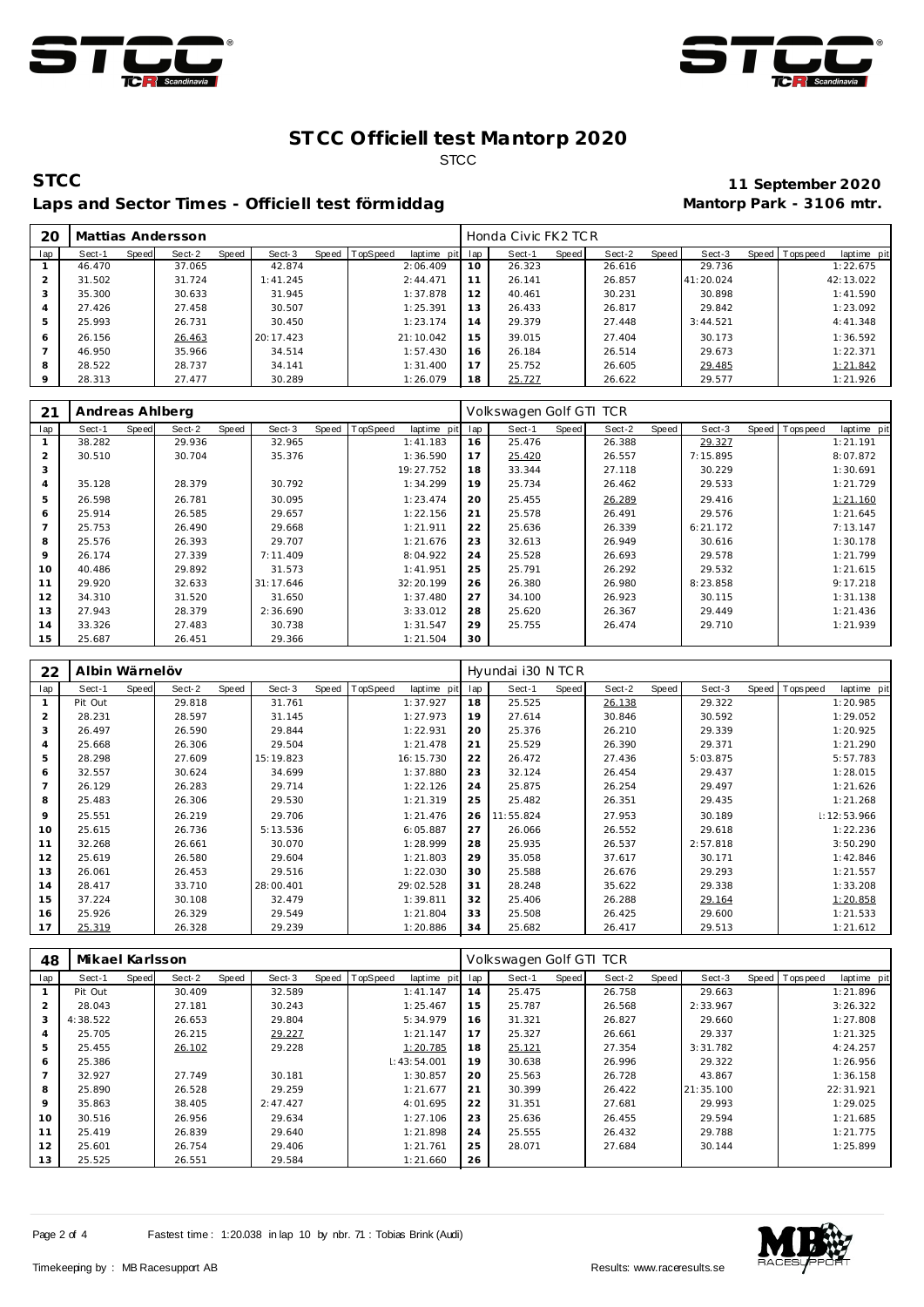



**STCC 11 September 2020** Laps and Sector Times - Officiell test förmiddag

| 51  | Hannes Morin |       |        |       |           |       |          |             |     | Audi RS 3 LMS |       |        |       |           |                |             |
|-----|--------------|-------|--------|-------|-----------|-------|----------|-------------|-----|---------------|-------|--------|-------|-----------|----------------|-------------|
| lap | Sect-1       | Speed | Sect-2 | Speed | Sect-3    | Speed | TopSpeed | laptime pit | lap | Sect-1        | Speed | Sect-2 | Speed | Sect-3    | Speed Topspeed | laptime pit |
| 1   | Pit Out      |       | 31.373 |       | 48.847    |       |          | 6:53.798    | 21  | 25.793        |       | 26.633 |       | 29.478    |                | 1:21.904    |
| 2   | 25.801       |       | 26.419 |       | 29.474    |       |          | 1:21.694    | 22  | 25.402        |       | 26.467 |       | 29.764    |                | 1:21.633    |
| 3   | 25.640       |       | 26.128 |       | 29.278    |       |          | 1:21.046    | 23  | 26.100        |       | 26.454 |       | 29.326    |                | 1:21.880    |
| 4   | 25.683       |       | 26.217 |       | 29.621    |       |          | 1:21.521    | 24  | 26.176        |       | 30.932 |       | 4:35.396  |                | 5:32.504    |
| 5   | 15:35.088    |       | 34.719 |       | 31.061    |       |          | 16:40.868   | 25  | 33.455        |       | 26.714 |       | 29.551    |                | 1:29.720    |
| 6   | 26.755       |       | 26.307 |       | 29.490    |       |          | 1:22.552    | 26  | 25.391        |       | 26.709 |       | 29.585    |                | 1:21.685    |
| 7   | 25.704       |       | 26.079 |       | 29.705    |       |          | 1:21.488    | 27  | 25.541        |       | 26.418 |       | 29.443    |                | 1:21.402    |
| 8   | 25.705       |       | 27.477 |       | 29.602    |       |          | 1:22.784    | 28  | 25.415        |       | 26.597 |       | 29.662    |                | 1:21.674    |
| 9   | 25.890       |       | 30.017 |       | 4:52.209  |       |          | 5:48.116    | 29  | 27.715        |       | 33.354 |       | 3:54.054  |                | 4:55.123    |
| 10  | 34.883       |       | 26.615 |       | 29.904    |       |          | 1:31.402    | 30  | 33.702        |       | 26.616 |       | 29.382    |                | 1:29.700    |
| 11  | 25.608       |       | 26.352 |       | 29.870    |       |          | 1:21.830    | 31  | 25.355        |       | 26.329 |       | 29.426    |                | 1:21.110    |
| 12  | 25.961       |       | 26.622 |       | 29.752    |       |          | 1:22.335    | 32  | 25.679        |       | 26.592 |       | 29.487    |                | 1:21.758    |
| 13  | 27.864       |       | 27.983 |       | 29:07.424 |       |          | 30:03.271   | 33  | 25.618        |       | 26.452 |       | 29.678    |                | 1:21.748    |
| 14  | 41.110       |       | 37.528 |       | 2:54.063  |       |          | 4:12.701    | 34  | 25.926        |       | 35.623 |       | 22:45.330 |                | 23:46.879   |
| 15  | 38.925       |       | 34.468 |       | 29.287    |       |          | 1:42.680    | 35  | 40.457        |       | 40.650 |       | 2:58.718  |                | 4:19.825    |
| 16  | 25.133       |       | 26.797 |       | 29.479    |       |          | 1:21.409    | 36  | 40.394        |       | 40.041 |       | 31.976    |                | 1:52.411    |
| 17  | 25.540       |       | 26.393 |       | 29.063    |       |          | 1:20.996    | 37  | 18:47.371     |       | 36.004 |       | 2:50.507  |                | 22:13.882   |
| 18  | 25.655       |       | 26.361 |       | 29.863    |       |          | 1:21.879    | 38  | 37.971        |       | 34.160 |       | 29.480    |                | 1:41.611    |
| 19  | 27.130       |       | 36.845 |       | 7:27.086  |       |          | 8:31.061    | 39  | 25.324        |       | 26.177 |       | 28.900    |                | 1:20.401    |
| 20  | 33.636       |       | 27.319 |       | 29.582    |       |          | 1:30.537    | 40  |               |       |        |       |           |                |             |

| 59  |         |              | Peter Poker Wallenberg |       |           |       |          |             |     | Cupra León Competición TCR |       |        |       |           |       |                 |             |
|-----|---------|--------------|------------------------|-------|-----------|-------|----------|-------------|-----|----------------------------|-------|--------|-------|-----------|-------|-----------------|-------------|
| lap | Sect-1  | <b>Speed</b> | Sect-2                 | Speed | Sect-3    | Speed | TopSpeed | laptime pit | lap | Sect-1                     | Speed | Sect-2 | Speed | Sect-3    | Speed | <b>Topspeed</b> | laptime pit |
|     | Pit Out |              | 35.820                 |       | 39.613    |       |          | 2:02.092    | 22  | 26.641                     |       | 26.519 |       | 31.890    |       |                 | 1:25.050    |
| 2   | 32.148  |              | 28.812                 |       | 33.146    |       |          | 1:34.106    | 23  | 26.661                     |       | 26.647 |       | 30.557    |       |                 | 1:23.865    |
| 3   | 30.334  |              | 30.499                 |       | 35.839    |       |          | 1:36.672    | 24  | 26.640                     |       | 26.498 |       | 30.477    |       |                 | 1:23.615    |
| 4   | 35.474  |              |                        |       |           |       |          | 17:42.562   | 25  | 26.326                     |       | 26.760 |       | 31.141    |       |                 | 1:24.227    |
| 5   | 39.685  |              | 41.582                 |       | 33.851    |       |          | 1:55.118    | 26  | 27.475                     |       | 27.117 |       | 3:24.931  |       |                 | 4:19.523    |
| 6   | 29.751  |              | 27.716                 |       | 31.871    |       |          | 1:29.338    | 27  | 44.816                     |       | 28.081 |       | 32.034    |       |                 | 1:44.931    |
| 7   | 27.818  |              | 26.859                 |       | 30.764    |       |          | 1:25.441    | 28  | 26.544                     |       | 26.523 |       | 29.952    |       |                 | 1:23.019    |
| 8   | 27.167  |              | 26.493                 |       | 30.108    |       |          | 1:23.768    | 29  | 26.220                     |       | 26.405 |       | 29.931    |       |                 | 1:22.556    |
| 9   | 26.618  |              | 26.758                 |       | 3:08.709  |       |          | 4:02.085    | 30  | 27.372                     |       | 27.554 |       | 46:51.959 |       |                 | 47:46.885   |
| 10  | 37.621  |              | 27.256                 |       | 30.594    |       |          | 1:35.471    | 31  | 45.608                     |       | 33.020 |       | 35.855    |       |                 | 1:54.483    |
| 11  | 26.438  |              | 26.923                 |       | 30.224    |       |          | 1:23.585    | 32  | 30.775                     |       | 27.994 |       | 31.183    |       |                 | 1:29.952    |
| 12  | 29.082  |              | 29.030                 |       | 18:00.295 |       |          | 18:58.407   | 33  | 27.025                     |       | 26.751 |       | 30.233    |       |                 | 1:24.009    |
| 13  | 42.056  |              | 29.987                 |       | 33.998    |       |          | 1:46.041    | 34  | 26.347                     |       | 26.479 |       | 30.096    |       |                 | 1:22.922    |
| 14  | 29.077  |              | 27.738                 |       | 31.206    |       |          | 1:28.021    | 35  | 26.179                     |       | 26.893 |       | 30.232    |       |                 | 1:23.304    |
| 15  | 27.187  |              | 26.952                 |       | 30.655    |       |          | 1:24.794    | 36  | 26.313                     |       | 26.487 |       | 30.418    |       |                 | 1:23.218    |
| 16  | 26.725  |              | 26.925                 |       | 30.426    |       |          | 1:24.076    | 37  | 26.492                     |       | 26.314 |       | 30.270    |       |                 | 1:23.076    |
| 17  | 26.738  |              | 26.596                 |       | 30.128    |       |          | 1:23.462    | 38  | 26.259                     |       | 26.422 |       | 29.922    |       |                 | 1:22.603    |
| 18  | 26.399  |              | 26.691                 |       | 30.924    |       |          | 1:24.014    | 39  | 26.197                     |       | 26.459 |       | 29.868    |       |                 | 1:22.524    |
| 19  | 27.421  |              | 26.482                 |       | 30.270    |       |          | 1:24.173    | 40  | 26.259                     |       | 26.867 |       | 30.896    |       |                 | 1:24.022    |
| 20  | 26.561  |              | 30.181                 |       | 30.216    |       |          | 1:26.958    | 41  | 26.163                     |       | 26.587 |       | 30.038    |       |                 | 1:22.788    |
| 21  | 26.534  |              | 26.479                 |       | 30.280    |       |          | 1:23.293    | 42  | 26.214                     |       | 26.507 |       | 30.385    |       |                 | 1:23.106    |

| 70             |        |       | sac Aronsson (J) |       |          |                |                |     | Volkswagen Golf GTI TCR |       |        |       |           |                |             |
|----------------|--------|-------|------------------|-------|----------|----------------|----------------|-----|-------------------------|-------|--------|-------|-----------|----------------|-------------|
| lap            | Sect-1 | Speed | Sect-2           | Speed | Sect-3   | Speed TopSpeed | laptime<br>pit | lap | Sect-1                  | Speed | Sect-2 | Speed | Sect-3    | Speed Topspeed | laptime pit |
|                | 42.245 |       | 37.061           |       | 34.954   |                | 1:54.260       | 12  | 26.759                  |       | 27.127 |       | 30.658    |                | 1:24.544    |
| $\overline{2}$ | 36.083 |       | 41.392           |       | 43.255   |                | 2:00.730       | 13  | 27.010                  |       | 39.581 |       | 38:57.196 |                | 40:03.787   |
| 3              | 39.399 |       | 38.776           |       | 4:15.520 |                | 5:33.695       | 14  | 38.954                  |       | 38.740 |       | 40.463    |                | 1:58.157    |
| 4              | 38.206 |       | 29.597           |       | 32.217   |                | 1:40.020       | 15  | 28.115                  |       | 27.900 |       | 30.414    |                | 1:26.429    |
| 5              | 29.865 |       | 28.500           |       | 31.676   |                | 1:30.041       | 16  | 26.564                  |       | 27.003 |       | 30.559    |                | 1:24.126    |
| 6              | 28.093 |       | 28.535           |       | 30.978   |                | 1:27.606       | 17  | 28.179                  |       | 27.345 |       | 30.254    |                | 1:25.778    |
|                | 27.669 |       | 27.506           |       | 31.046   |                | 1:26.221       | 18  | 26.230                  |       | 27.244 |       | 29.889    |                | 1:23.363    |
| 8              | 27.312 |       | 27.513           |       | 31.425   |                | 1:26.250       | 19  | 26.165                  |       | 27.108 |       | 29.983    |                | 1:23.256    |
| 9              | 27.182 |       | 27.069           |       | 30.969   |                | 1:25.220       | 20  | 25.971                  |       | 27.005 |       | 29.807    |                | 1:22.783    |
| 10             | 27.081 |       | 27.534           |       | 30.689   |                | 1:25.304       | 21  | 26.026                  |       | 26.756 |       | 30.213    |                | 1:22.995    |
|                | 26.971 |       | 27.092           |       | 30.257   |                | 1:24.320       | 22  | 26.347                  |       | 27.251 |       | 2:55.242  |                | 3:48.840    |

|     |         | obias Brink |        |       |        |       |          |             |         | Audi RS 3 LMS |       |        |              |          |       |            |             |
|-----|---------|-------------|--------|-------|--------|-------|----------|-------------|---------|---------------|-------|--------|--------------|----------|-------|------------|-------------|
| lap | Sect-1  | Speed       | Sect-2 | Speed | Sect-3 | Speed | TopSpeed | laptime pit | lap     | Sect-1        | Speed | Sect-2 | <b>Speed</b> | Sect-3   | Speed | T ops peed | laptime pit |
|     | Pit Out |             | 27.120 |       | 32.884 |       |          | 5:34.616    | 8       | 37.419        |       | 30.712 |              | 33.638   |       |            | 1:41.769    |
|     | 25.811  |             | 26.394 |       | 29.365 |       |          | 1:21.570    | $\circ$ | 25.421        |       | 25.869 |              | 28.976   |       |            | 1:20.266    |
|     | 25.083  |             | 26.206 |       | 29.206 |       |          | 1:20.495    | 10      | 25.027        |       | 25.942 |              | 29.069   |       |            | 1:20.038    |
|     | 25.034  |             | 26.144 |       | 29.433 |       |          | 1:20.611    |         | 25.164        |       | 26.056 |              | 29.176   |       |            | 1:20.396    |
|     | 25.227  |             | 25.998 |       | 29.404 |       |          | 1:20.629    | 12      | 30.039        |       | 36.062 |              | 6:36.913 |       |            | 7:43.014    |